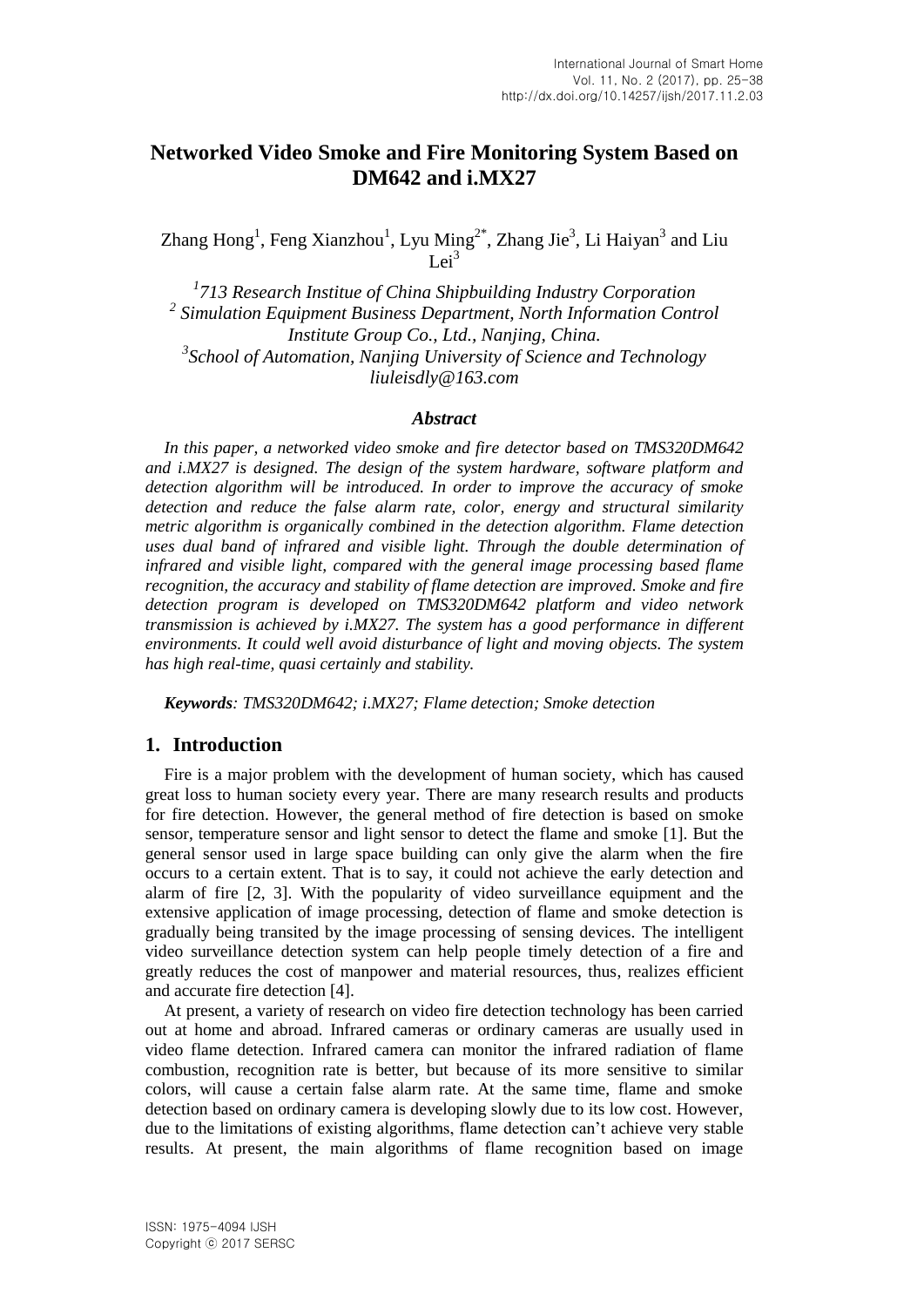processing include flame feature extraction, circularity analysis, sharp angle feature analysis, area change and so on in the visible image mode [5]. Like reference 6 designs a fire video monitoring system based on ARM  $\& \mu\text{C/OS-II}$ , and uses smoke sensor to detect fire [6]. There are some systems based on the DSP program, the literature 7 using DSP to achieve video signal acquisition, processing and transmission [7], there are also FPGA+DSP programs [8]. Smoke detection algorithm also has many achievements, such as the classification coding detection technology proposed by Nobuyuki [9], as well as the optical flow velocity field detection algorithms proposed by Kopilovic [10]. Many domestic studies are based on forest fire smoke. Because of the large spread of smoke caused by forest fires, it is not suitable for the smoke detection in the early stage of indoor fire.

The system uses TMS320DM642 of TI and i.MX27 of Freescale, through the division of labor between the DSP and arm, realizes video capture, smoke and fire detection processing, compression and network transmission. In the algorithm, the system uses the background subtraction algorithm based on OTSU threshold segmentation and smoke color, energy measurement and structural similarity metric algorithm for smoke detection. Flame detection uses dual band of infrared and visible light, which overcomes the disadvantages of using an infrared camera alone or a conventional visual camera for detection, reducing the false alarm rate.

### **2. The Building of Hardware Platform**

DM642 is a high performance digital media processor, the CPU architecture VelociT1.2 is with an upgraded version of the advanced very long instruction word (VLIW) TMS320c64x DSP core VelociT, eight 32-bit instructions per cycle operation, and has rich peripheral interfaces. I.MX27 is a low-power, high performance Multimedia application chip made by Freescale, and is widely used in intelligent transportation systems, video surveillance, video telephony and other industries. Its kernel is ARM926EJ-S, with main frequency up to 400MHz. It has a hardware video codec module, while integrated fast Ethernet control module (FEC), just outside the Ethernet PHY chip to achieve Ethernet communications, support 10 / 100M adaptive Ethernet interface.

System hardware block diagram as shown in Figure 2.1. The system capture twoway video signal of the visible light and the infrared light through decoder via DM642 video port. Video signals are stored in the SDRAM Video signal through the DMA mode, so that they could be used by the next program. DSP runs smoke detection algorithm for video signal processing, to determine whether there is smoke. The processed image is output to the ARM module which is running Linux operating system through the DSP video port. Using H.264 coding module embedded in i.MX27 to complete the video compression and then transmitting to the host computer monitoring program through network.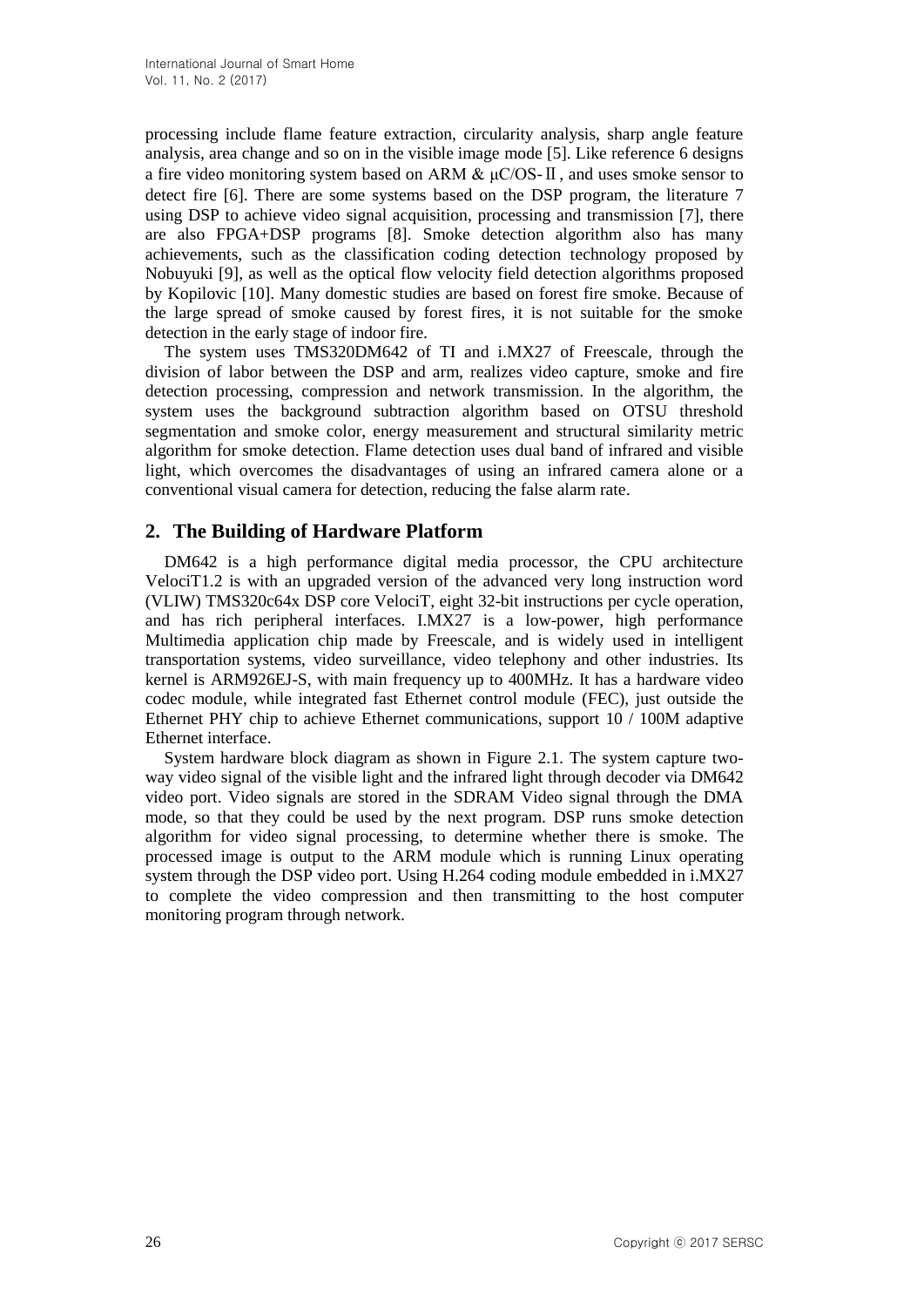

**Figure 2.1. System Hardware Overall Block Diagram**

## **3. System Software Architecture**

DSP using complex instruction set is responsible for video capture and processing, the ARM926EJ-S core using the reduced instruction set and running Linux operating system is responsible for H.264 video coding compression and network transmission. The system board integrates ARM and DSP in one board, which has great advantage in stability.

The software architecture of the system is shown in Figure 3.1, which mainly includes serial port configuration program, video smoke detection processing algorithm program and alarm processing program. I.MX27 based on the Linux operating system is used to develop H.264 hardware compression program and the use of RTP protocol video network transmission program.



**Figure 3.1. System Software Architecture Diagram**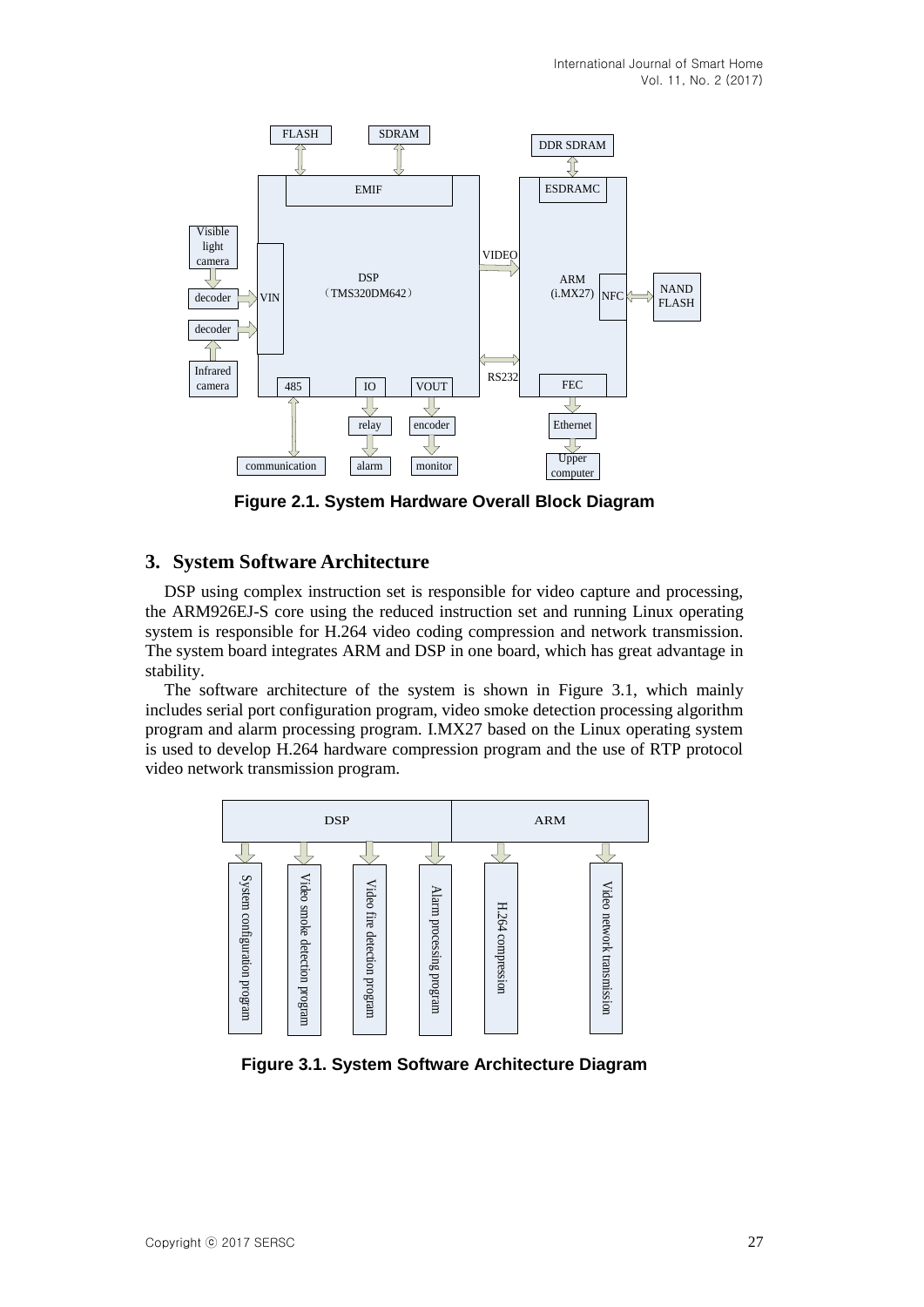# **4. Smoke Detection Algorithm**

Smoke detection algorithm is the core part of the system. System collects video streaming through the video decoder chip. The video stream which is processed by the video decoder chip is stored in SDRAM by EDMA mode. Video information is stored in YUV422 format. The OTSU automatic threshold segmentation algorithm is used to process each frame image in the video stream and find suspicious motion image block. Then using the color measurement algorithm and the energy measurement algorithm based on wavelet transform to detect whether the suspicious primitives are the smoke elements. If the smoke element is found, the marker box is used to identify it and the alarm signal is given. Taking into account the real-time and accuracy of the system after several tests, the final choice of the size of the image block is 17\*17 after many tests. The following discussion is based on the 17\*17 image block. The flow chart of smoke detection algorithm is shown in Figure 4.1.

#### **4.1. Smoke Suspicious Area Extraction**

Camera position of the system is stationary. To detect suspicious smoke area, we need to build up the background model for the continuous video frame sequence. And then performs a differential operation on the background image and the current frame image. The selected threshold will be used to identify the area of movement. The background difference formula is:

$$
Moving\_pixels(x, y) = \begin{cases} 255 & if |CP(x, y) - BP(x, y)| > Th \\ 0 & else \end{cases}
$$
(1)

Where *CP* is the current video frame, *BP* is the current background image, *Th* is the OTSU threshold of the difference image, *Moving\_pixels(x,y)* indicates the difference detection results, this paper uses the pixel value of 255 to represent the moving target pixel point, 0 represents the background pixel point.



**Figure 4.1. Flow Chart of Smoke Detection Algorithm**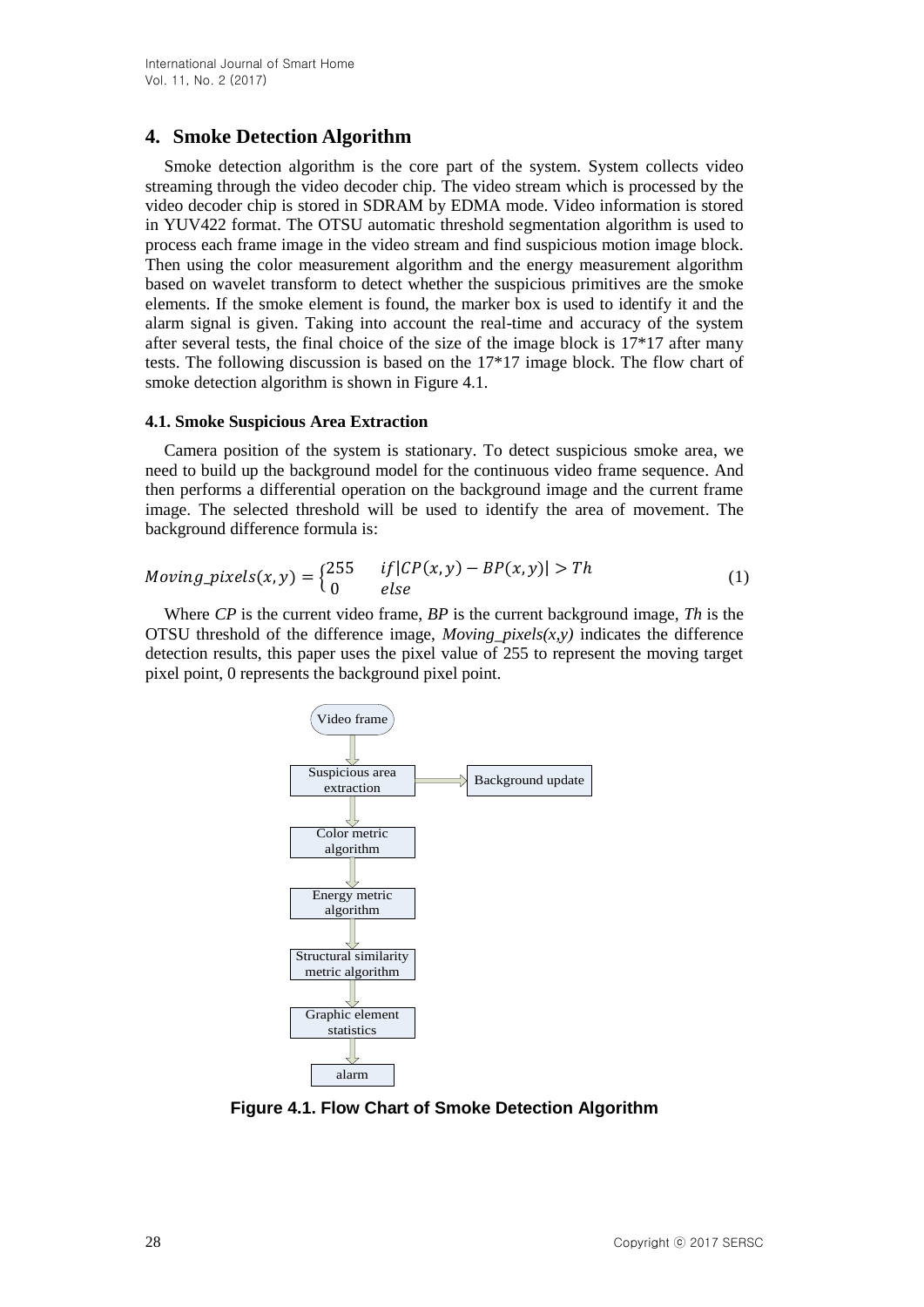Threshold selection is very important. This system uses the OTSU automatic threshold segmentation method. The method is simple and efficient. It could select a good threshold in the absence of a priori knowledge. The specific steps of OTSU are as follows: (1) From the gray-scale histogram of the difference image, we get the mean value of the difference image and the probability distribution of the gray level. (2) Traverse the gray level on each of the gray value "k". (3) Select value "k" as a threshold value, and the image pixel points are divided into foreground and background. And calculate the proportion and mean of the foreground and background points, and then calculate the interclass variance when the value is the threshold value. (4) According to the results, the corresponding gray level is selected as the optimal threshold when the variance between classes is taken as the maximum. Note that OTSU uses the value of inter-class variance to represent the difference of image gray level [11]. Taking into account the presence of noise disturbance in the video frames and the moving target in the presence of close to the background color, these factors may make the result of moving target detection is not very well. Therefore, it is necessary to carry on the post processing, which can be smooth filtering and morphological processing. The system selects expansion and corrosion algorithm. They can make the image more smooth, eliminate small targets and separate narrow connected objects.

#### **4.2. Smoke Color Measurement Algorithm**

In image analysis, the color model is very important. Commonly used color models are RGB model, HSI model and YUV model. The RGB model represents three colors: red, green and blue. Three channel color range is [0,255]. The HSI model uses hue H, saturation S and intensity I to describe color features. YUV model separates luminance and chrominance signals. Because of the sensitivity of the human eye to the brightness change is greater than the sensitivity of the color change, so the brightness signal can be used in image processing to do a lot of color analysis pretreatment. Analysis of the initial fire smoke, it can be found that the initial temperature is low, the material is not fully burning, the smoke color is thin, usually gray white. The video decoder of the system is TVP5150AM1. It outputs 8-bit ITU-R BT.656 data and separates a YUV signal components via a DM642 video port. Therefore, considering the system's realtime requirement, the YUV color model is selected and its format is YUV422, which includes luminance signal Y and chrominance signals U and V. Certainly, in order to improve the effectiveness of the system, we can also use other color models, but the DSP floating-point operation will weaken the real-time requirements of the system.

Before and after smoke, the intensity of Y component and saturation S component (HIS color model) of the data distribution has obvious change in trend, and the distribution is more concentrated. Taking into account the requirements of the real-time process, the system only uses the Y component, taking the ratio of the Y component values of the current suspicious image block and the Y component values of the corresponding area in the background image as a measure value. The formula for calculating the energy of suspicious image block is (2). If the ratio is less than the set threshold value, it passes through the color criterion and the current suspicious area information will be saved to the buffer.

$$
E(Y) = \sum_{x} \sum_{y} Y^2(x, y) \quad \text{where Moving\_pixels}(x, y) = 255 \tag{2}
$$

#### **4.3. Smoke Energy Measurement Algorithm**

In order to try to avoid false detection, the energy of smoke suspicious elements which has passed through the color criterion will be detected. In the early period of fire, smoke appear translucent, content of image high frequency will attenuate [12].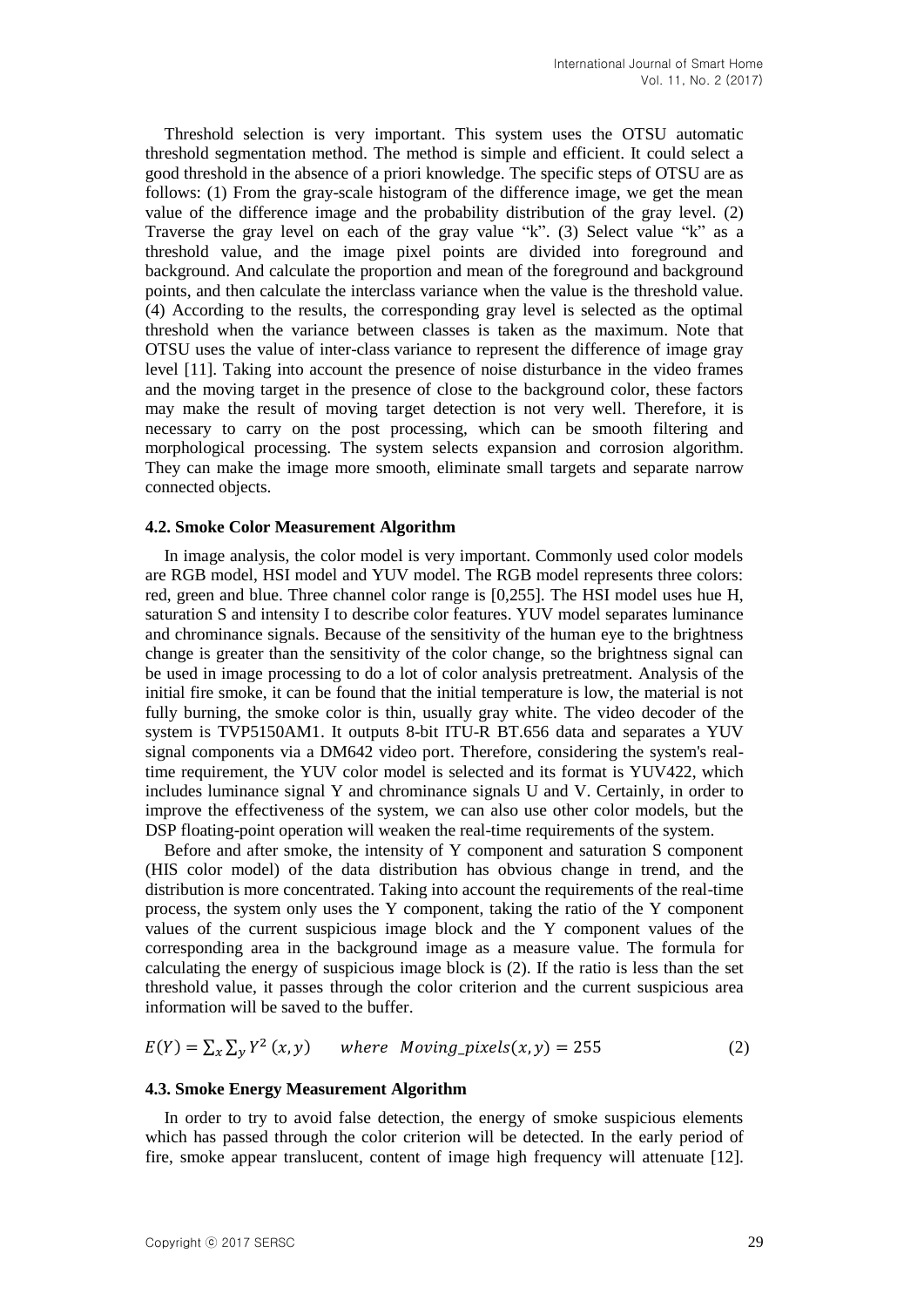Through the time domain and frequency domain, it is clear to see the attenuation of high frequency energy in the image under the influence of smoke. Also it could be regarded as the judgment of smoke.

Wavelet transform has a wide range of applications in the field of image processing. The system uses one-dimensional wavelet transform to decompose image, extracting high frequency part of the image [13]. The definition of high frequency energy is the sum of vertical, horizontal and diagonal power spectrum of the wavelet decomposition. The formula is (3).

$$
HW = \sum_{i=H,V,D} \sum_{m} \sum_{n} |W_{\varphi}^{i}(J-1,m,n)| \tag{3}
$$

The ratio of high frequency energy of the foreground and background elements obtained from wavelet transform is defined as the energy analysis. Comparing the ratio and the threshold value of the program, the image area is identified as the smoke element and is placed in the smoke element buffer only if the ratio passes through energy measurement algorithm. In this paper, the wavelet model for the analysis of smoke characteristics of energy for the following considerations: (1) two-dimensional image of the fast wavelet transform time complexity is low, more efficient, which is more essential for DSP. (2) The wavelet transform overcomes the shortcomings of single-resolution Fourier transform.

#### **4.4. Smoke Structural Similarity Metric Algorithm**

Structural similarity index (SSIM) is proposed as an objective evaluation method of image quality, which adopts the whole reference contrast of the original image and the defective image without distortion. According to human visual perception, the structured information in the scene is extracted, and the quality assessment method of image structure information attenuation is introduced. The metric value of SSIM is (4):

$$
SSIM(x, y) = \frac{(2\mu_x \mu_y + C_1)(2\sigma_{xy} + C_2)}{(\mu_x^2 + \mu_y^2 + C_1)(\sigma_x^2 + \sigma_y^2 + C_2)}
$$
(4)

Where  $\mu_x$ ,  $\mu_y$  is the brightness mean value.  $\sigma_x$ ,  $\sigma_y$  is the covariance of brightness.  $C_I$ and *C<sup>2</sup>* are constants.

In the evaluation of image quality, the local area is usually calculated by SSIM instead of the global metric. When the mean value of the structural similarity between the suspicious and historical elements is larger than the threshold value, it is considered that the suspicious element has passed the SSIM's smoke discrimination analysis.

#### **4.5. Background Modeling**

Smoke algorithm needs to build a background for the use of differential images. At the beginning of the program, we take a picture as the background at the right time, such as  $100<sup>th</sup>$  frame. However, the background is uncertain, so we need to update the background in real time, so that the system can adapt to the impact of light and other interference on smoke detection. The weighted average of each pixel in the current frame and background frame is used to realize adaptive background updating. Since the current frame contains motion foreground, so we can avoid updating the moving part into the background in the future, we only need to update the pixels in the current frame. The formula for the background update is shown in (5).

$$
CB(x, y) = \begin{cases} \alpha CP(x, y) + (1 - \alpha)BP(x, y) & \text{if Moving\_pixels}(x, y) = 0\\ B(x, y) & \text{otherwise} \end{cases}
$$
(5)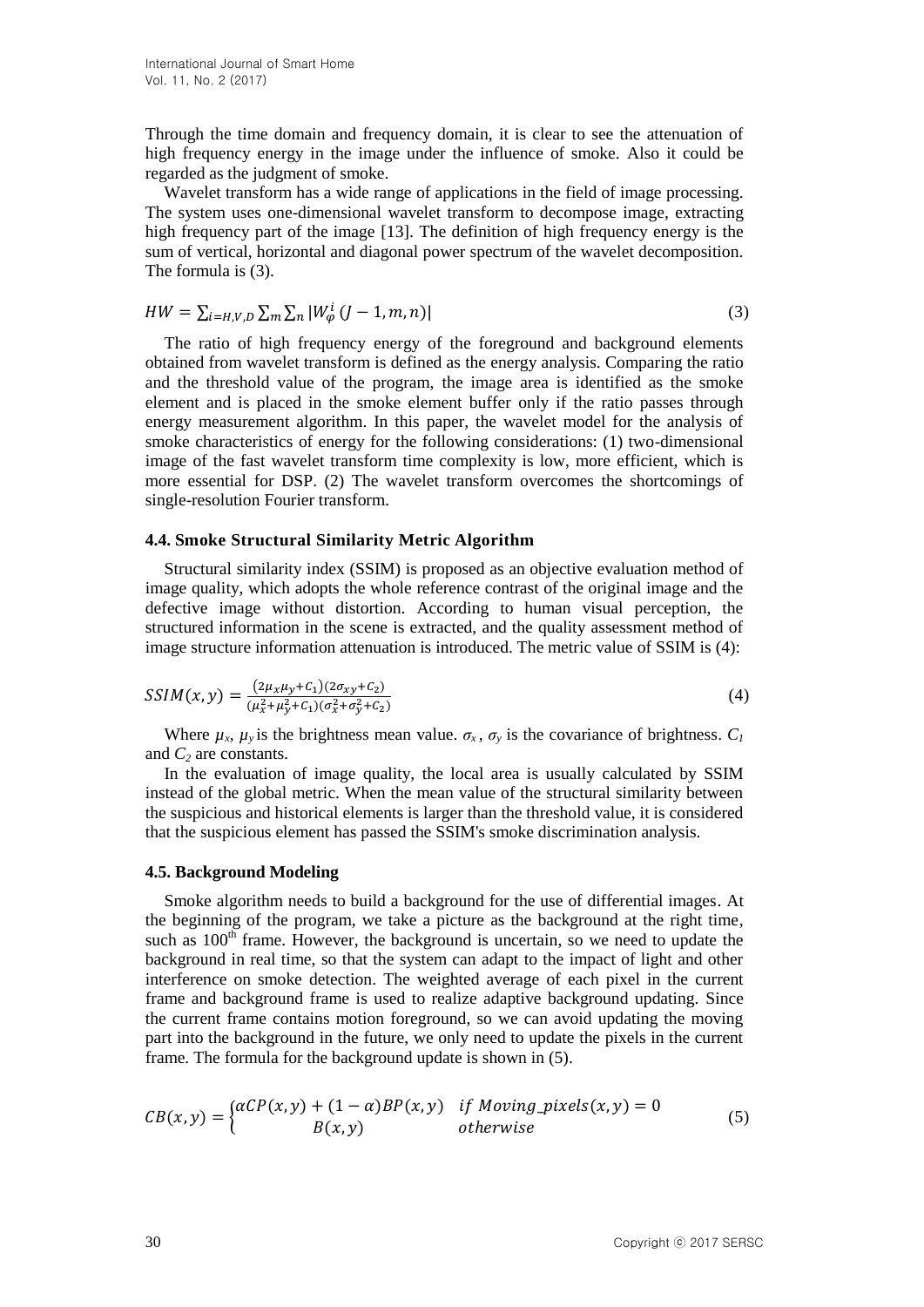$\alpha$  is the update factor, the larger the background update the faster. But too much value will affect the smoke judgments, so the need for appropriate value, the general value of 0.001-0.01.

#### **4.6. Error Detection Analysis**

Since the smoke of the early development of the fire is gray and translucent, so the smoke detection algorithm is more susceptible to interference, such as background color, transparent glass, indoor lighting changes, *etc*. Procedures are very sensitive, so it is easy to cause error detection. Therefore, it is necessary to improve the performance of the algorithm according to the appropriate threshold of the environment. After many experiments, the adaptive threshold segmentation algorithm based on OTSU and the smoke color and energy measurement algorithm can avoid the error detection in most cases.

### **5. Fire Detection Algorithm**

In many domestic and foreign studies, many image based flame detection is based on visible light analysis. In this paper, the flame detection system based on dual band has better robustness than the general flame recognition system based on image processing. Firstly, we can get infrared distributed information from the infrared camera, and determine the high-temperature region and its suspected degree of flame. Secondly, we can get color information from the visible information of ordinary camera in the high temperature zone corresponding suspected flame of infrared picture. Then judge the current high temperature area is containing the flame or not. Using infrared camera to determine the location of the high temperature region, we need to extract high brightness infrared pixel from each picture respectively, scan contour, calculate sharp and get other information to determine the cumulative data for each suspected flame region. Collecting the visible information of the ordinary camera, obtain binarization information and contour scanning of the visible light color of the corresponding region of the flame region in the infrared processing, access to the area of information, and compare with the infrared corresponding suspected flame area, to verify whether it is a true flame. If there is flame area, it will be marked out and displayed. Algorithm flow chart is shown in Figure 5.1.



**Figure 5.1. Software Framework of Fire Detection**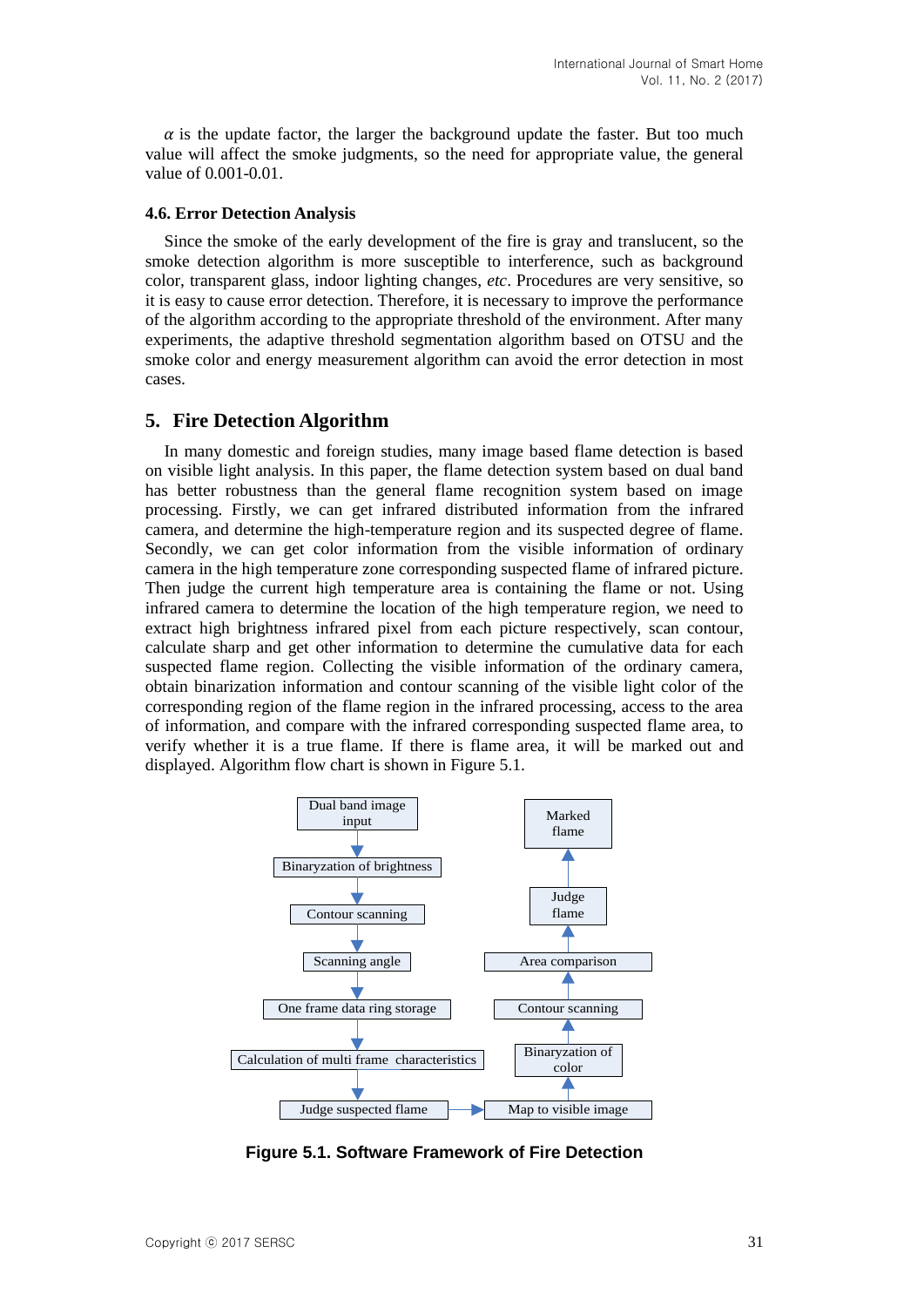#### **5.1. Binarization Algorithm**

For the binarization algorithm, the two cameras are different. The ordinary camera is the visible light image information, the system is the collection of visible light information, which is based on the color criterion. But the infrared camera collects infrared image information, and therefore to judge the high temperature region, it only needs to make judgments of the brightness threshold, and the binarization algorithm is to choose high brightness pixels.

For example, suspicious pixels of the ordinary camera meet the formula  $(6)-(8)$ , where  $Y(x, y)$ ,  $Cb(x, y)$  and  $Cr(x, y)$  is the brightness, the blue color difference value and the red color difference value of the points in the position  $(x,y)$ , respectively.  $\tau$  is a constant.

$$
Y(x, y) > Cb(x, y) \tag{6}
$$

$$
Cr(x, y) > Cb(x, y)
$$
\n<sup>(7)</sup>

$$
F_{\tau}(x, y) = \begin{cases} 1, & \text{if } |Cb(x, y) - Cr(x, y)| \ge \tau \\ 0, & \text{otherwise} \end{cases}
$$
(8)

#### **5.2. Contour Scanning Algorithm**

The image obtained from the infrared camera and the common camera needs to be scanned by the contour algorithm to determine the flame boundary contour.

In the two valued image, there are a lot of suspected flame pixel points (hereinafter referred to as the image points) constituting the connected domain (hereinafter referred to as the suspected flame area). Contour scanning algorithm scans area of images needed to be scanned according to shun clockwise, getting all boundary points of each suspected flame region in the memory, and storing it in the cache. Flame detection is based on this. At the same time, the maximum and minimum values of horizontal coordinate and vertical coordinate of all points of the suspected flame area are recorded (that is, the upper left corner and the lower right corner of the suspected area). The boundary length of the suspected flame area (*i.e.,* the area perimeter) is recorded, too.

As is shown in Figure 5.2, the upper left coordinate (x0, y0), the lower right corner (x1, y1), the two points determine the location of the suspected flame area, marking a rectangular frame of the approximate area of the suspected flame area.



**Figure 5.2. Contour Scanning Algorithm Framework**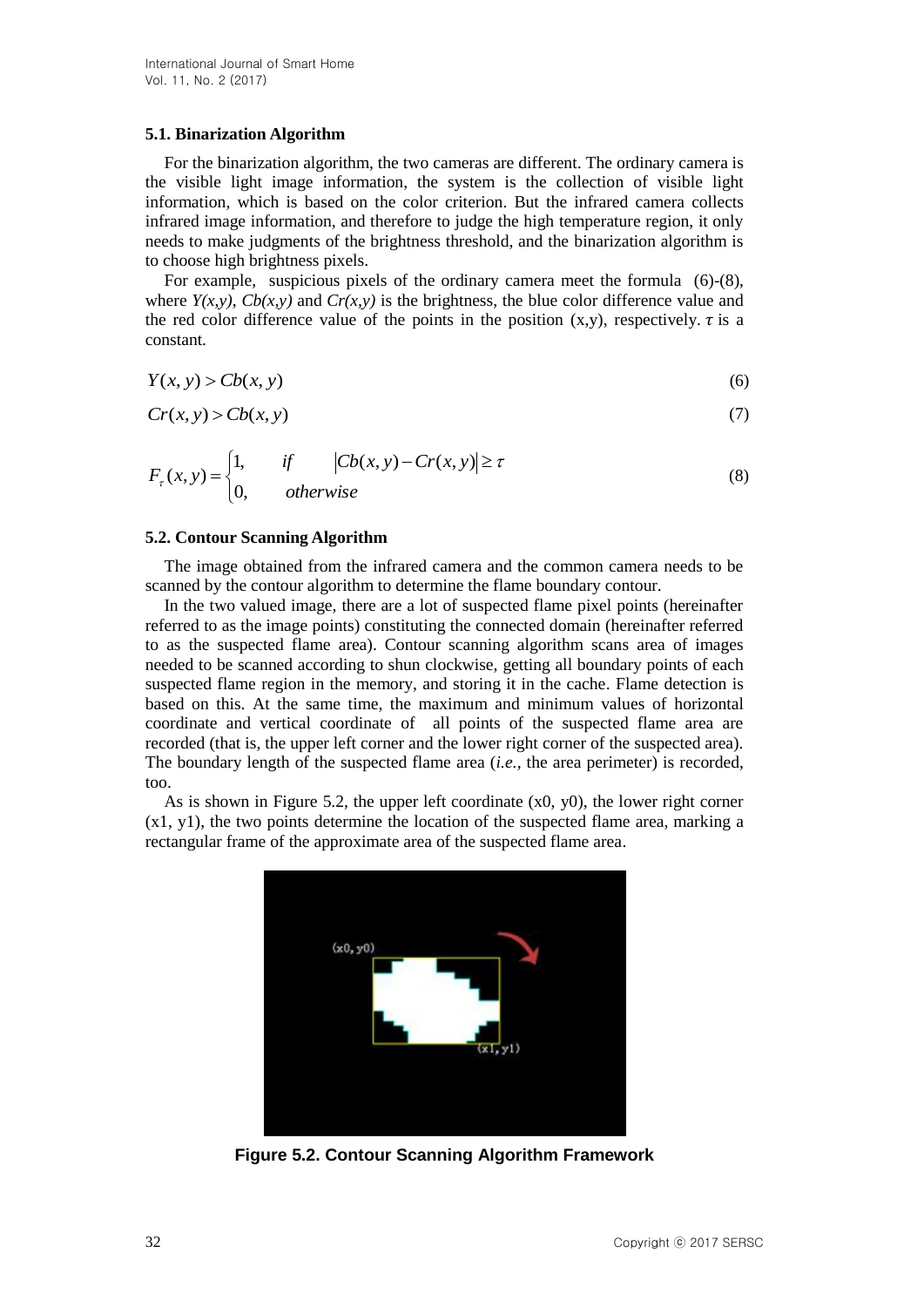#### **5.3. Suspected Flame Area Identification Algorithm**

Suspected flame area identification algorithm is based on Contour scanning. Through Contour scanning, we have get sharp quantity, area, perimeter and other information of the suspected flame area. Through a large number of experiments, we found that in the continuous video frames, there is a certain change of laws of sharp quantity, area and perimeter of flame area, which is different from other suspicious areas and can be used as a basis for judging the flame. Among them, the following research angle algorithm interface method: Firstly, six boundary points are taken from the left and right directions of the current boundary point to form the current judgment area. Secondly, preliminary judgment is made that the height of the 12 boundary points in the left-right direction is at least lower than the current boundary point. At the same time in the left and right sides in accordance with the three boundary points of the interval to take two sampling points. If the preliminary judgment condition is satisfied, proceed to the next step. As shown in Figure 5.3: If the height of A1 and A2 are lower than the height of A and the height of A3 is lower than the height of A1, and the height of A4 is lower than the height of A2, the current judgment area is approximately triangular. Finally, if the height and width of the approximate triangles are sufficient, the current judgment region is considered to be a sharp corner. Here the approximate height and width can be used to judge, the formula is shown in formula (9) and (10).

$$
H = \sqrt{\left(\frac{x_3 + x_4}{2}\right)^2 + \left(\frac{y_3 + y_4}{2}\right)^2} \tag{9}
$$

$$
W = \sqrt{(x - \frac{x_3 + x_4}{2})^2 + (y - \frac{y_3 + y_4}{2})^2}
$$
 (10)

Where *x3* and *y3* are the abscissa and ordinate of point A3, *x4* and *y4* are the abscissa and ordinate of point A4 respectively, and *x* and *y* are the abscissa and ordinate of point A respectively.



**Figure 5.3. Angle Algorithm Sampling Points**

According to the characteristics of contrast flame and non flame, the following conclusions are drawn: (1): Flame area, height standard deviation and perimeter has obvious difference between fire and non fire, relatively, flame area standard deviation is large. (2): The circular degree can distinguish the general flame and stable flame. The stable flame like candles, the circular degree is higher. (3): As for the mean and standard deviation of the number of sharp corners, the mean value of the flame is much larger than that of the non-flame and the standard deviation is larger too. However, due to the flame shape with randomness, it is inevitable that the sharp angle mean value is too small. For example, the candle flame tip angle is generally 1, the standard deviation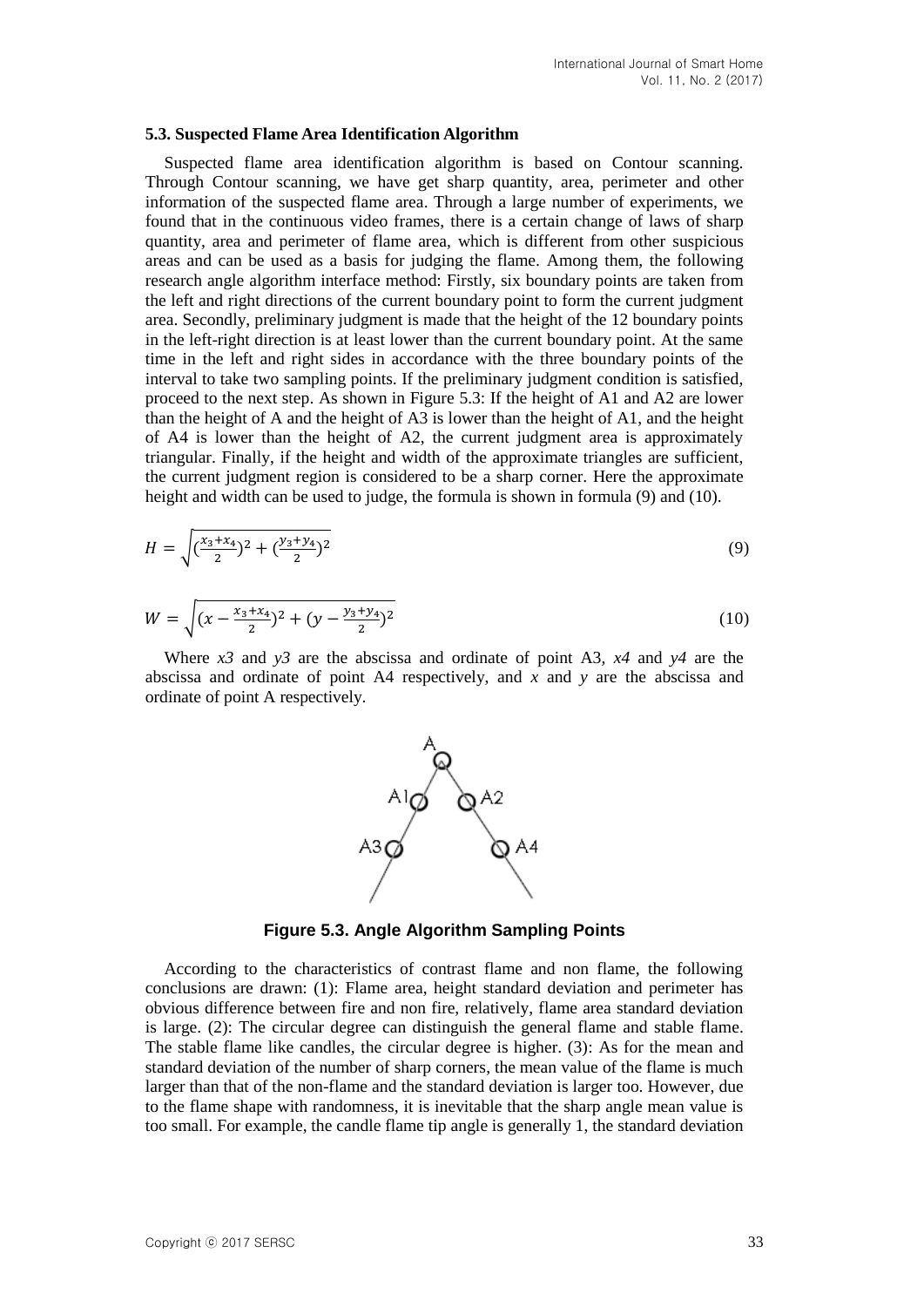is generally 0. In Reference [14], a sharp angle characteristic of a flame is proposed. The suspected flame area identification algorithm of this system is based on these.

# **6. System Debugging**

Smoke algorithm was tested in different environments. In different test contexts, we identify moving objects and smoke. Environmental changes include indoor and outdoor lighting changes, background color changes.



**Figure 6.1. Foreground Image and Motion Detection Image**



**Figure 6.2. Effect of Outdoor Smoke Detection**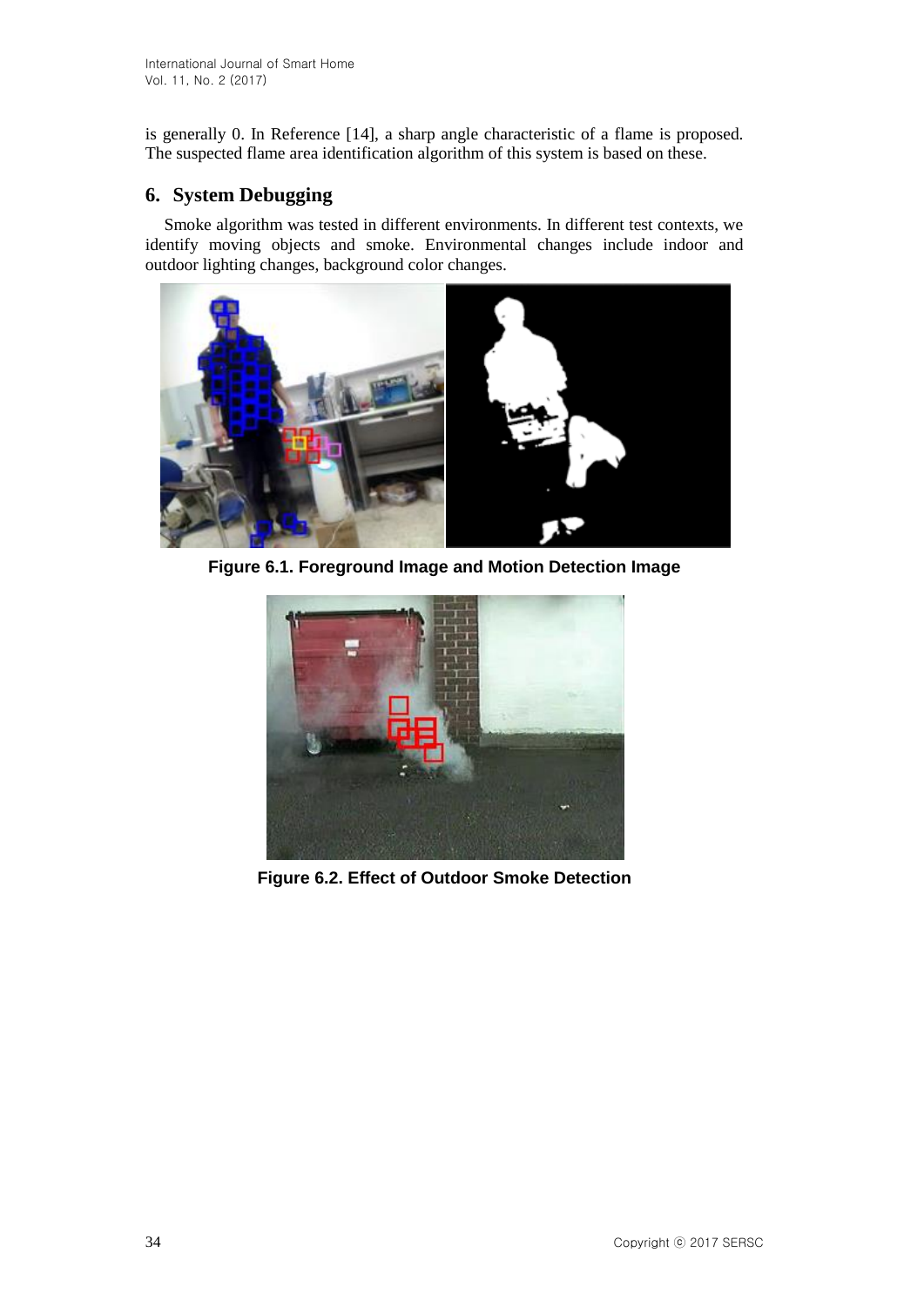

**Figure 6.3. Effect of Smoke Detection in Low Light**

Figure 6.1 is a screenshot of the actual operation of the system, smoke is simulated with the humidifier. Image block labeled by blue box represents that it only passes through the detection of moving objects. Image block labeled by yellow box represents that it passes through the detection of motion area detection, smoke color measurement and smoke energy measurement algorithm. Image block labeled by pink box represents that it passes through the detection of motion area detection, smoke color measurement and smoke energy measurement algorithm. Image block labeled by red box represents smoke area that is detected.

Figure 6.2 is a screenshot of the actual operation of the system where smoke is occurred outdoor. The background environment in Figure 6.3 is relatively white, and the smoke effect from the humidifier simulation is good.

Figure 6.4, 6.5 is an infrared image and the corresponding binarization image of the flame in an experiment. Figure 6.6 is the screenshot of the flame detection results. It can be seen from the figure that flame can be effectively detected.



**Figure 6.4. Field Image (IR)**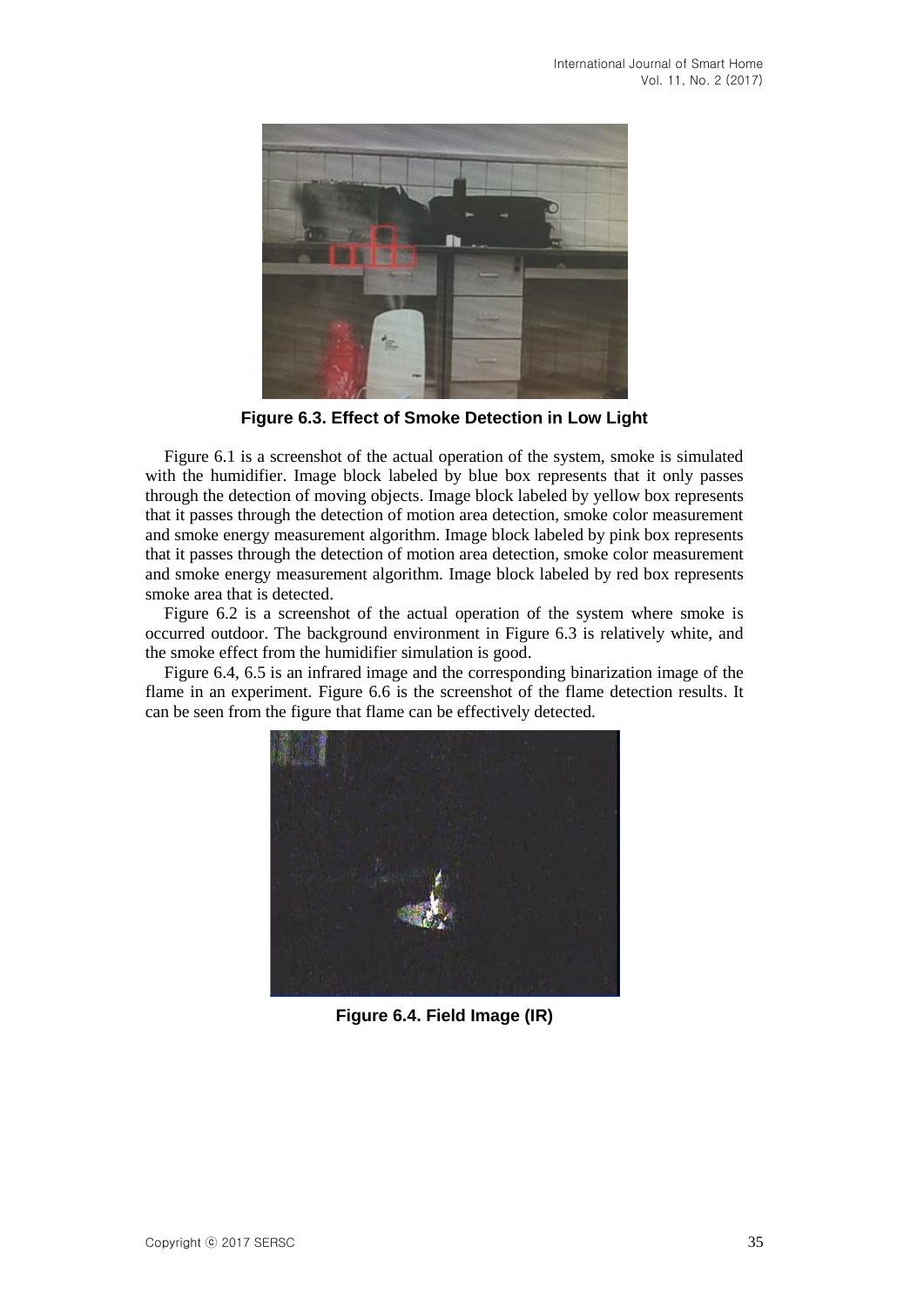

**Figure 6.5. Binarization Image**



**Figure 6.6. Flame Area Identification Image**

# **7. Conclusion**

A network video smoke and fire detector based on DM642 and i.MX27 is designed and implemented. The debugging of smoke and fire detection algorithm is completed. The smoke recognition algorithm designed in this paper can adapt to the change of the environment, and solve the problem of the traditional smoke recognition. In the field of flame detection, the dual band design also improves the accuracy and stability of traditional flame recognition based on image processing. The system is small in size, low in power consumption, and its service life is greatly improved. The system is mainly for large space, such as weapons and ammunition warehouse, shopping malls and other places which needs to strictly control the fire and make contributions to intelligent security.

# **Acknowledgments**

This research was supported by Science and Technology Program of Lianyungang, China (No. SH1441).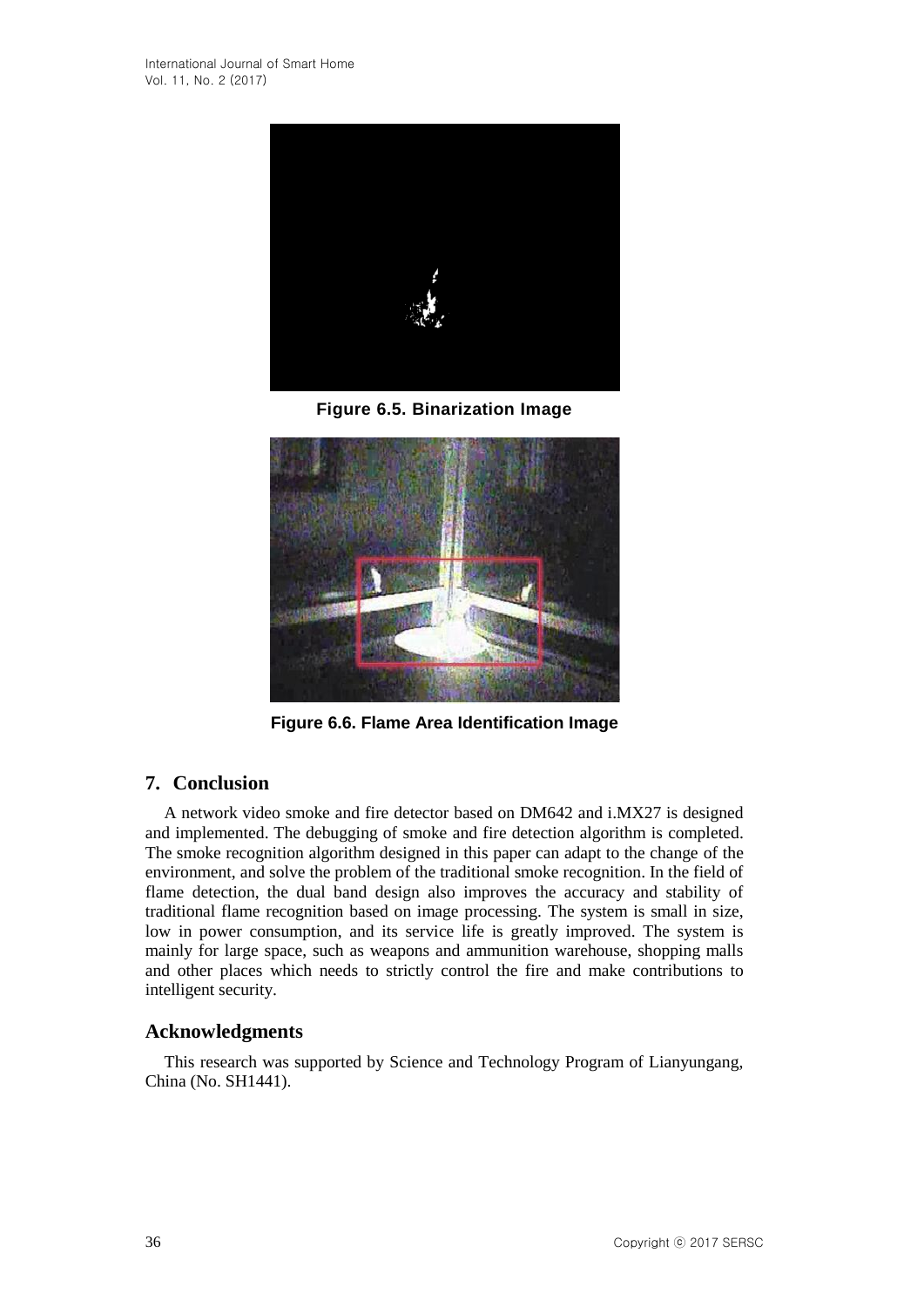### **References**

- [1] W. Tao, L. Yuan and X. Zhenping, "Flutter Analysis Based Video Smoke Detection", Journal of Electronics & Information Technology, vol. 3, no. 5, **(2011)**, pp. 1024-1029 (in Chinese).
- [2] B. C. Ko and J. O. Park and J.-Y. Nam, "Spatiotemporal bag-of-features for early wildfire smoke detection", Image and Vision Computing, vol. 31, no. 10, **(2013)**, pp. 786-795.
- [3] H. Maruta, A. Nakamura and F. Kurokawa, "Smoke detection in open areas with texture analysis and support vector machines", IEEJ Trans Electron Eng, vol. 7, no. S1, **(2012)**, pp. 59–70.
- [4] Alejandro O. B., Leonardo M. G. and Gabriel S. P., "Improvement of a Video Smoke Detection Based on Accumulative Motion Orientation Model", Electronics, Robotics and Automotive Mechanics Conference. IEEE, 2011, **(2011)**, pp. 126-130.
- [5] Q. Gaolin, "Research on Image Flame Feature Selection and Recognition Algorithm in Complex Large Space", Xi'an University of Architecture and Technology, **(2015)** (in Chinese).
- [6] L. WenJiang, T. Yong and L. Nan, "Fire Compound Detection System Based on ARM&μC/OS-Ⅱ", Application of computer system, vol. 20, no. 3, **(2011)**, pp. 234-237(in Chinese).
- [7] X. Zhenping, W. Tao and L. Yuan, "A new algorithm for fast detection of flutter analysis of video smoke", microelectronics and computer, vol. 28, no. 10, **(2011)**, pp. 209-214(in Chinese).
- [8] H. Sun and X. Bi, "Design of forest fire detection system based on embedded processor platform", Computer Engineering and Design, vol. 31, no. 6, **(2010)**, pp. 1184-1187.
- [9] N. Fujiwara and K. Terada, "Extraction of a Smoke Region Using Fractal Cording", Intenational Symposium on Communication and Information Technology, vol. 2, **(2004)**, pp. 659-662.
- [10] I. Kopilovic, B. Vagvolgyi and T. Sziranyi, "Application of panoramic annular lens for motion analysis tasks: surveillance and smoke detection", Proceedings of 15th International Conference on Pattern Recognition, vol. 4, no. 3, **(2000)**, pp. 714-717.
- [11] S. Surit and W. Chatwiriya, "Forest Fire Smoke Detection in Video Based on Digital Image Processing Approach with Static and Dynamic Characteristic Analysis", Acis/jne International Conference on Computers, **(2011)**, pp. 35-39.
- [12] H. Maruta, Y. Kato, A. Nakamura and F. Kurokawa, "Smoke detection in open areas using its texture features and time series properties", IEEE International Symposium on Industrial Electronics, ISlE **(2009)**, pp. 1904-1908(in Chinese).
- [13] Huang K. and University C. J., "Overview of Image Processing Based on Wavelet Transform", Value Engineering, vol. 41, no. 2, **(2015)**, pp. 69-75.
- [14] C. Guoqing, J. Tianyue and F. Hanqing, "Fire Image Recognition Algorithm Based on Flame Angle", computer applications and software, vol. 12, **(2013)**, pp. 52-55.

#### **Authors**



**Hong Zhang**, he is a senior engineer, and engaged in intelligent detection technology research. Graduated from Nanjing University of Science and Technology in July 2003, major in mechanical design and automation; Graduated from Nanjing University of Science and Technology in July 2005 with a master degree in mechanical design and automation; August 2005 to the China Shipbuilding Industry Corp No. 713 research institute.



**Xianzhou Feng**, he is a senior engineer, and engaged in intelligent detection technology research. Graduated from Nanjing University of Science and Technology in July 2003 with a bachelor degree in automation; In April 2006, graduated from the China Academy of naval ordnance, the theory and technology of weapon launch, master; May 2006 to the China Shipbuilding Industry Corp No. 713 research institute.